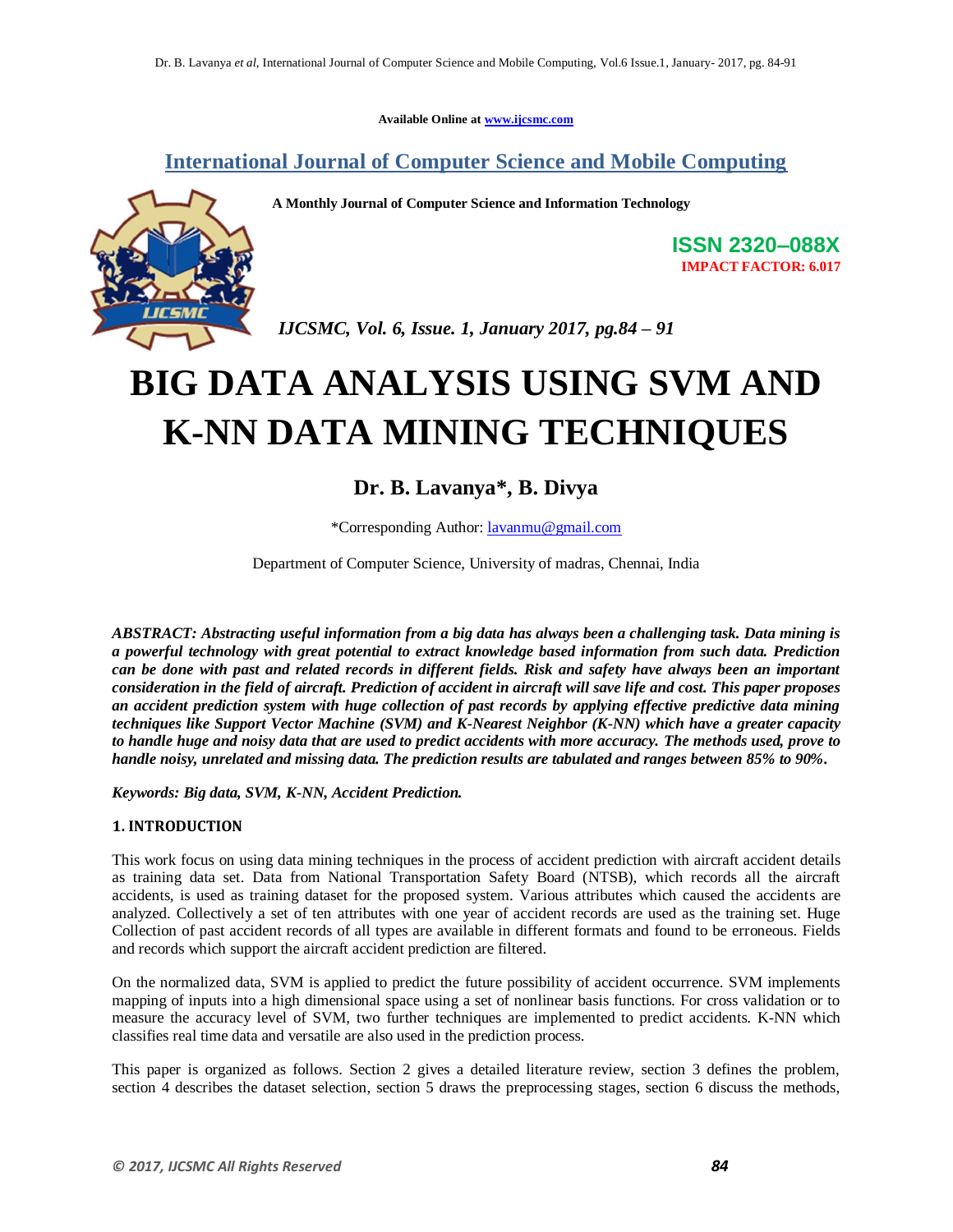section 7 presents the accuracy, section 8 shows the implementation, section 9 draws the conclusion and finally section 10 presents future work.

# **2. LITERATURE REVIEW**

Many researches have been done on the prediction of aircrafts accidents. We start the section by presenting some related works in prediction in general.

"Hybrid safety and analysis method based on SVM and RST", [1] *Ying Dai, Jin Tian, HaoRong, Tingdi Zhao*, research paper focused on providing a safe landing without an accident.

"Data mining approaches for aircraft accidents prediction", [2] by *A.B Arockia Christopher and Dr. S.Appavu*, used decision tree method to predict the warning level. Dataset used are pilot details, delay details, accident related details, maintenance details and flight details.

*A.B Arockia Christopher and Dr. S.Appavu*[3] analyzed various data preprocessing techniques to find best techniques which suits for airline data. Classification algorithms and many clustering techniques are used in for comparison. The data mining tool weka was used in this process. As a result of this analysis they have proved that Principal Components Attributes (PCA) Transformer would perform better than other attribute evaluators on airline data to reduce the dataset. On an empirical study on Turkey airline, decision tree technique is used to generate model. This model in turn is used to predict the warning level.

A similar research, "Analyzing Relationships between Aircraft Accidents and Incidents", [4] *ZohrehNazeri*, *George Donohue, Lance Sherry*, was done in USA. In this research various accidents and causes for these accidents are analyzed. Accident details from NTSB database and reasons for these accidents are maintained. Taxonomy was used for filtering the data. In order to maintain a uniform data structure data transformation is applied to transform the report into a vector containing common fields. Then STUCCO algorithm as used for finding the pattern. The result from the finding is then ranked using factor support ratio measure. Accuracy level of the output produced is also determined using accuracy algorithm.

Certain researches are done concentrating on particular attribute. For example weather. "The development of aircraft accident frequency model", [5] *D.K.Y Wong, D.E. Pitfield, R.E Caves and A.J Appleyard,* used weather as the only parameter. Temperature level, humidity, storm and wind speed are used as data set. Logistic regression analysis is used to estimate accident probability in a given weather condition.

In a research paper "*A system approach to accident causation in mining*", [6] Michael G. Lenne, Paul M. Salmon, Charles C. Liu, Margaret Trotter, analyzed human factors and classification systems (HFACS) were used to rise and caution level to any kind of accidents. Dataset from various accidents are stored in the database. Human error, technical faults, natural environment and climate conditions datasets were used.

# **3. PROBLEM DEFINITION**

Understanding and processing an unstructured and dynamic data is a tedious work. Airline data are dynamic and seems to be unpredictable. Accidents and incidents may happen due to human or others natural calamities. Natural happenings such as bad weather, storm and birds happen suddenly which should be handled dynamically. Human errors can be avoided by proper planning and maintenance. Thus to process uncertain data, the usage of proper tools and techniques are needed.

# **4. DATASET SELECTION**

Data from the database NTSB is used. Thousands of records from five to eight years are collected and stored for analysis. Pilot, runway, air speed and timing related data are collected and stored in the database.

The following attributes values are used as training data set, event start date, event end date, month, city, state, country, type (accident or incident or both), injury severity, aircraft details like category, make, model, registration, damage, number of engines, operation information like purpose of flight, schedule, air carrier and event details like airport name, code, weather condition, location of the accident, latitude, longitude.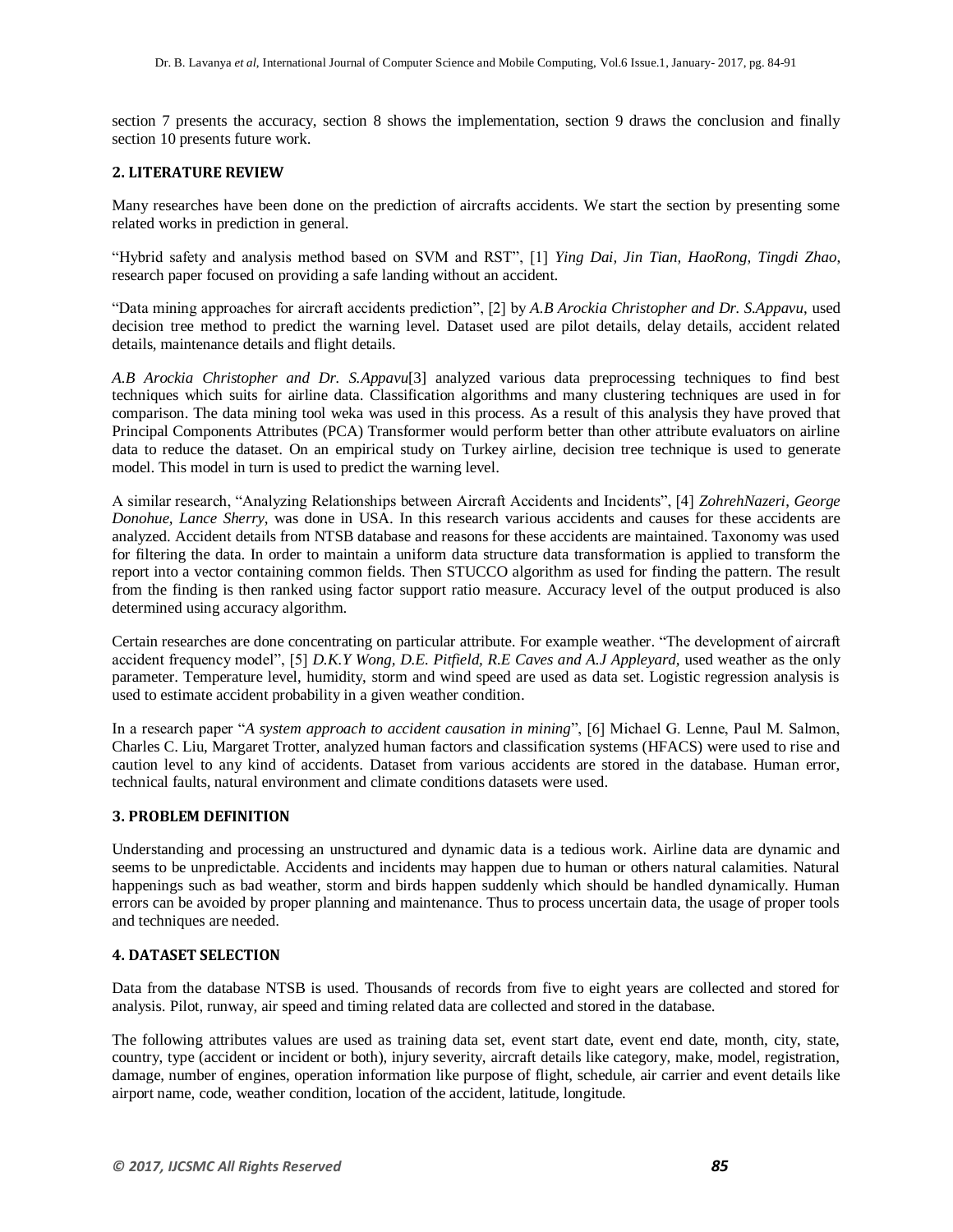## **5. DATA PREPROCESSING**

Huge amount of data recorded from various accidents are available. National Transportation Safety Board (NTSB) [7] maintains a detailed record of all types of accident data. Field values may be missing or not available or not suitable for prediction or it may lead to wrong prediction. To overcome these problems data has to be pre-processed before starting the analysis. The process of cleaning involves filling of missing values, removing of unrelated attributes.



Data preprocessing is done on the available data. As the first step, data cleaning is done where the missing values are replaced by the attribute mean value.

Data filtering is done to extract recent records. Data sets for analysis contain hundreds of attributes, many of which are redundant and found to deviate the prediction process. Attribute subset selection reduces the data set size by pruning irrelevant and redundant attributes. At the end of data preprocessing stage a clean record is formed. The list of attributes considered in this work are weather condition, landing runway, pilot, injury severity, schedule, aircraft damage, aircraft category, engine type, location, and model as the key feature in accident prediction. Figure 1 depicts stage by stage data preprocessing steps.



(a) Type conversion: Normalization, (b) Attribute selection: Removing unrelated or unwanted attributes, (c) Replace missing values: Removing or replacing the missing values with its mean value and (d) Data filtering: here we focus on the recent records and so we remove old records are the processes which a data has to undergo before applying any technique. Figure 1 explains the flow pictorially.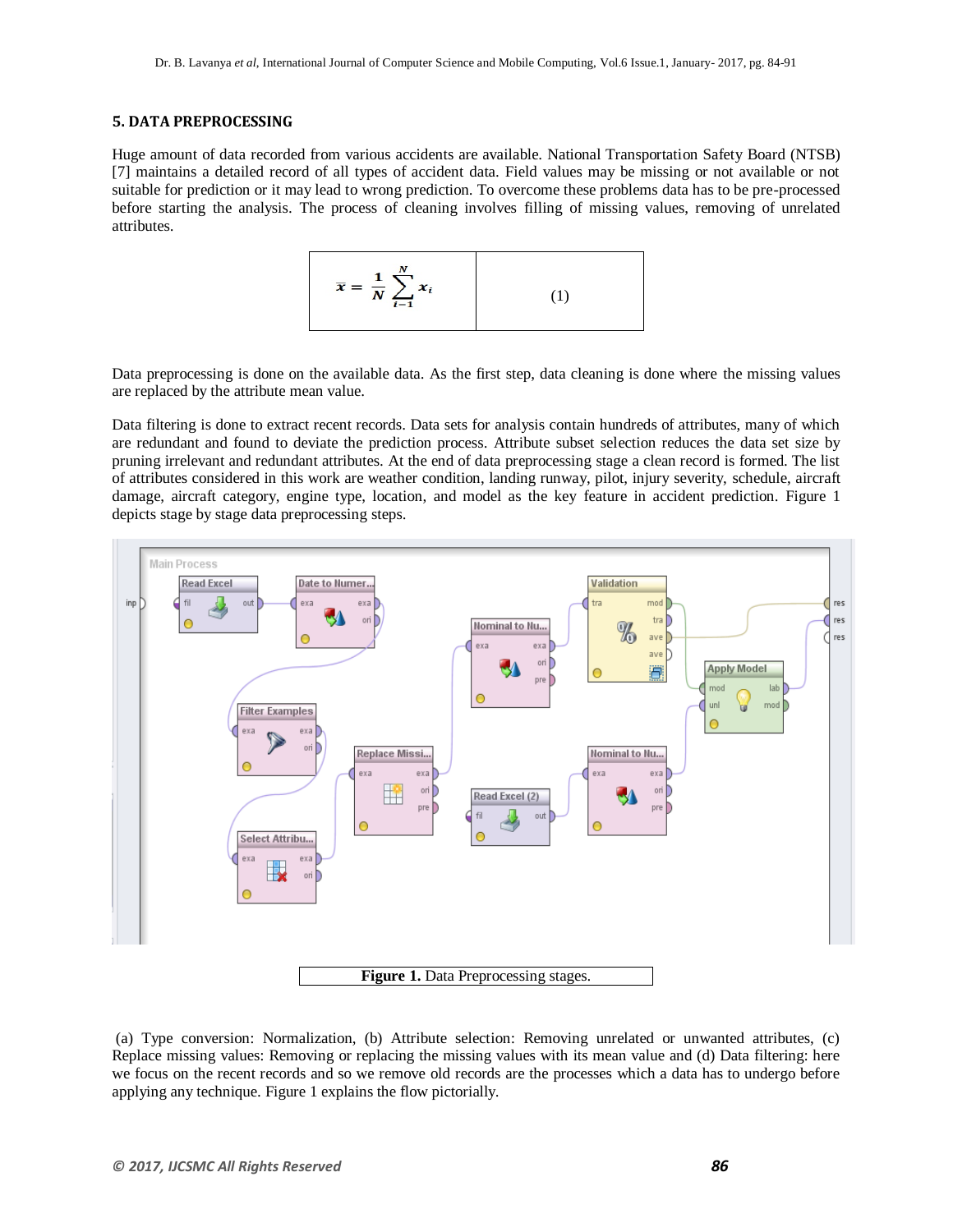#### **6. METHODS**

Data mining has techniques to process unstructured and dynamic data. In this paper, prediction algorithms such as KNN (K-Nearest Neighbor) and SVM (Support Vector Machine) are used to predict the warning level.

# **6.1 SUPPORT VECTOR MACHINE**

SVM is a promising method for the classification of both linear and non-linear data by a separating hyper-plane. It is a supervised learning technique from the field of machine learning applicable to both classification and regression. The appropriate set kernel function is chosen to handle high dimensional non-linear data set. The polynomial kernel function is used for classification. A multi-dimensional hyper-plane is formed which classifies the data as cause of accident and does not cause accident. The kernel function is given below.

| $K(x, y) = (x^{\mathsf{T}}y + c)^d$ |  |
|-------------------------------------|--|
|-------------------------------------|--|

| Row No.       |       |       | confidence( confidence( prediction(A WeatherCo WeatherCo WeatherCo LandingRu LandingRu LandingRu I |              |              |                      |                      |                |              |
|---------------|-------|-------|----------------------------------------------------------------------------------------------------|--------------|--------------|----------------------|----------------------|----------------|--------------|
| 49            | 0.617 | 0.383 | Yes                                                                                                | $\mathbf{o}$ | $\mathbf{1}$ | $\Omega$             | $\ddagger$           | $\circ$        | $\mathbf 0$  |
| 50            | 0.578 | 0.422 | Yes                                                                                                | $\mathbf{0}$ | $\mathbf{1}$ | $\mathbf{0}$         | $\mathbf{1}$         | $\mathbf{o}$   | $\bf{0}$     |
| 51            | 0.801 | 0.199 | Yes                                                                                                | $\mathbf{0}$ | 1            | $\mathbf{O}$         | 1                    | $\circ$        | $\circ$      |
| 52            | 0.775 | 0.225 | Yes                                                                                                | $\mathbf{O}$ | $\mathbf{1}$ | $\mathbf{o}$         | $\mathbf{1}$         | $\mathbf{0}$   | $\mathbf{0}$ |
| 53            | 0.555 | 0.445 | Yes                                                                                                | $^{\circ}$   | 1            | $\mathbf{O}$         | $\mathbf{O}$         | $\mathbf{1}$   | $\circ$      |
| 54            | 0.515 | 0.485 | Yes                                                                                                | $\mathbf{O}$ | $\mathbf{1}$ | $\mathbf{0}$         | $\mathbf{0}$         | $\mathbf{1}$   | $\mathbf 0$  |
| 55            | 0.757 | 0.243 | Yes                                                                                                | 0            | 1            | $\mathbf 0$          | $\mathbf{O}$         | $\mathbf{1}$   | $\circ$      |
| 56            | 0.727 | 0.273 | Yes                                                                                                | $\circ$      | $\mathbf{1}$ | $\mathbf{0}$         | $\mathbf{0}$         | $\mathbf{1}$   | $\mathbf 0$  |
| 57            | 0.408 | 0.592 | <b>No</b>                                                                                          | 0            | $\mathbf{1}$ | $\mathbf{O}$         | $\mathbf{0}$         | $\mathbf 0$    | $\mathbf{1}$ |
| 58            | 0.370 | 0.630 | <b>No</b>                                                                                          | $\circ$      | $\mathbf{1}$ | $\mathbf{0}$         | $\bf{0}$             | $\mathbf{0}$   | $\mathbf{1}$ |
| 59            | 0.633 | 0.367 | Yes                                                                                                | $^{\circ}$   | 1            | $\mathbf 0$          | $\mathbf{o}$         | $\mathbf 0$    | $\mathbf{1}$ |
| 60            | 0.595 | 0.405 | Yes                                                                                                | $\mathbf 0$  | 1            | $\mathbf{0}$         | $\mathbf{0}$         | $\mathbf{0}$   | $\mathbf{1}$ |
| 61            | 0.617 | 0.383 | Yes                                                                                                | $\mathbf 0$  | 1            | $\mathbf{O}$         | 1                    | $\bf{0}$       | $\circ$      |
| 62            | 0.578 | 0.422 | Yes                                                                                                | $\mathbf{O}$ | $\mathbf{1}$ | $\mathbf{o}$         | $\mathbf{1}$         | $\mathbf{0}$   | $\mathbf{0}$ |
| 63            | 0.801 | 0.199 | Yes                                                                                                | $\mathbf{0}$ | 1            | $\Omega$             | 1                    | $\circ$        | $\circ$      |
| 64            | 0.775 | 0.225 | Yes                                                                                                | $\mathbf{0}$ | $\mathbf{1}$ | $\mathbf{O}$         | $\mathbf{1}$         | $\mathbf{0}$   | $\mathbf{0}$ |
| 65            | 0.555 | 0.445 | Yes                                                                                                | $\mathbf{O}$ | $\mathbf{1}$ | $\mathbf 0$          | $\mathbf{0}$         | $\mathbf{1}$   | $\mathbf 0$  |
| 66            | 0.515 | 0.485 | Yes                                                                                                | $\mathbf{O}$ | $\mathbf{1}$ | $\Omega$             | $\Omega$             | $\mathbf{1}$   | $\circ$      |
| 67            | 0.757 | 0.243 | Yes                                                                                                | $\mathbf 0$  | 1            | $\mathbf 0$          | $\circ$              | $\mathbf{1}$   | $\circ$      |
| 68            | 0.727 | 0.273 | Yes                                                                                                | $\mathbf{0}$ | $\mathbf{1}$ | $\mathbf{0}$         | $\mathbf{0}$         | $\mathbf{1}$   | $\mathbf{0}$ |
| 69            | 0.408 | 0.592 | <b>No</b>                                                                                          | $\mathbf 0$  | 1            | $\mathbf 0$          | $\mathbf{0}$         | $\bf{0}$       | $\mathbf{1}$ |
| 70            | 0.370 | 0.630 | <b>No</b>                                                                                          | $\mathbf{O}$ | $\mathbf{1}$ | $\mathbf{0}$         | $\mathbf{O}$         | $\mathbf{0}$   | $\mathbf{1}$ |
| 71            | 0.633 | 0.367 | Yes                                                                                                | $\mathbf{O}$ | 1            | $\mathbf 0$          | $\mathbf{0}$         | $\circ$        | $\mathbf{1}$ |
| 72            | 0.595 | 0.405 | Yes                                                                                                | $\mathbf{O}$ | $\mathbf{1}$ | $\mathbf{0}$         | $\mathbf{o}$         | $\mathbf{0}$   | $\mathbf{1}$ |
| 73            | 0.694 | 0.306 | Yes                                                                                                | 0            | $\mathbf 0$  | 1                    | $\ddot{\phantom{1}}$ | $\circ$        | $\circ$      |
| 74            | 0.659 | 0.341 | Yes                                                                                                | $\mathbf 0$  | $\mathbf 0$  | $\mathbf{1}$         | 1                    | $\mathbf{0}$   | $\mathbf{0}$ |
| 75            | 0.850 | 0.150 | Yes                                                                                                | $\mathbf{O}$ | $\mathbf{o}$ | 1                    | $\mathbf{1}$         | $\mathbf{o}$   | $\circ$      |
| 76            | 0.829 | 0.171 | Yes                                                                                                | $\mathbf 0$  | $\mathbf{0}$ | $\mathbf{1}$         | 1                    | $\mathbf 0$    | $\mathbf{0}$ |
| $\frac{1}{2}$ | 0.637 | 0.363 | Vac                                                                                                | $\Omega$     | $\Omega$     | $\blacktriangleleft$ | $\Omega$             | $\overline{1}$ | $\Omega$     |

**Figure 2.** Accident Prediction Using SVM.

Above Figure 2 shows the prediction result using SVM. The prediction (Yes/No) is determined based on the confidence level on No and Yes. Based on the attribute (weather, pilot, etc.,) values yes and no get confidence value from 0 to 1. Prediction is determined based on the confidence values as shown in Figure 2.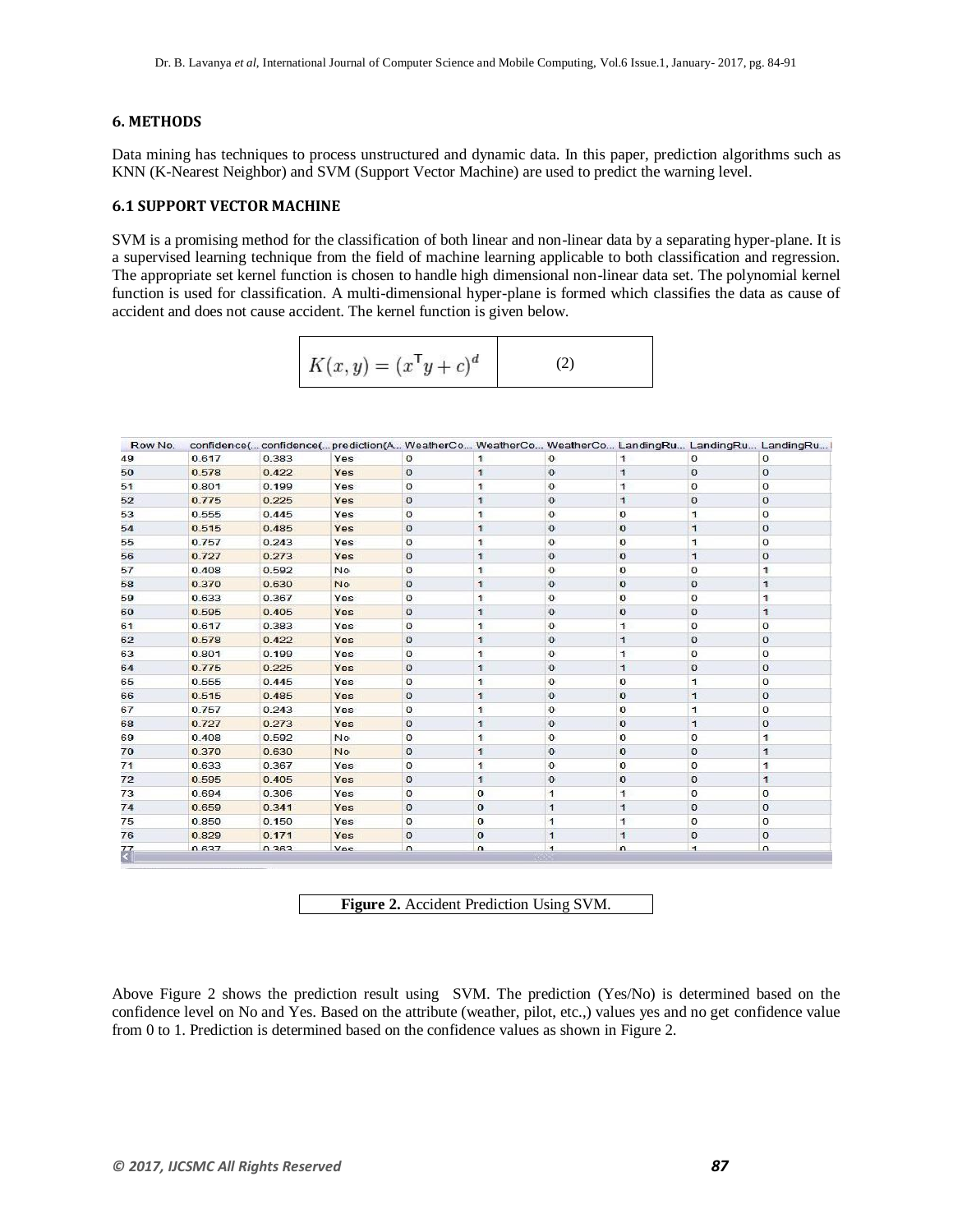

Figure 3 shows how SVM is used to predict the result from the test data. Each training set is applied as test set for better accuracy.

**TABLE 1.**Accuracy percentage of SVM after Dimensionality Reduction.

|                     | true Yes | true No | Class Precision |
|---------------------|----------|---------|-----------------|
| Pred. Yes           | 74       |         | 98.67%          |
| Pred. No.           |          | 32      | 96.97%          |
|                     |          |         |                 |
| Class Recall 98.67% |          | 96.97%  |                 |

The predicted result by SVM under goes for the performance validation. The accuracy of result obtained is determined by using confusion matrix

# **6.1.2 DIMENSIONALITY REDUCTION**

In dimensionality reduction, data encoding transformations are applied so as to obtain a reduced or compressed representation of the original data. Random Forest based approach, is applied for dimensionality reduction. It generates a large and carefully constructed set of trees against a target attribute and then uses each attribute's usage statistics to find the most informative subset of features. A statistical analysis is made on each tree and five major attributes which causes the accident are chosen for further prediction process. The attributes pruned are weather condition, landing runway, pilot, injury severity and schedule. With the selected attributes we are able to achieve greater accuracy (refer Table 1).

### **6.2 K-NEAREST NEIGHBOR (KNN)**

K-nearest neighbor is an algorithm that stores all available cases and classifies new cases based on a similarity measure. KNN has been used in statistical estimation and pattern recognition as a non-parametric technique.



The above given Euclidean distance function is used for finding closeness of the attribute. Based on the closeness determined the classification of attributes to which class, it belongs to is determined. Value in K determines the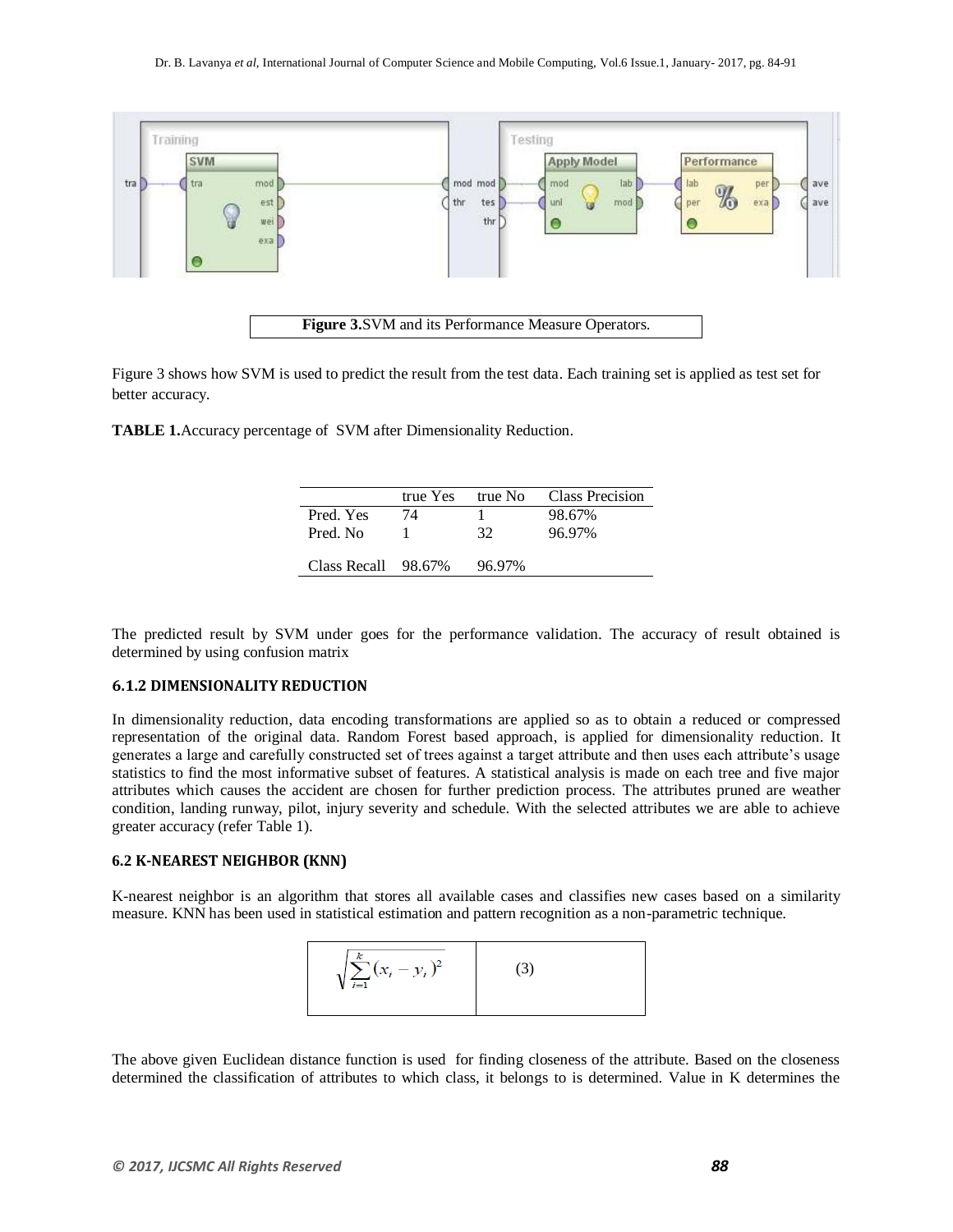closeness measure. Here variable K holds the value 1 where the attributes are assigned to the class of its nearest neighbor.



Figure 4 shows how the KNN operator used on test data to predict the result.

# **7. ACCURACY MEASURE**

Accuracy is measured for each algorithm. Confusion matrix is used for calculating accuracy. It is a useful tool for analyzing the classifier to recognize the efficiency of the tuples of different classes. The error rate or misclassification rate of a classifier M, which is simply (1 - Accuracy) . Accuracy can be calculated as follows,

$$
\text{Accuracy} = \frac{(TP + TN)}{(TP + FN + FP + TN)} \tag{4}
$$

# **7.1 PERFORMANCE AND ACCURACY MEASURE**

**Method 1 – Support Vector Machine Accuracy: 96.27%**

# **TABLE 2. Accuracy Percentage of SVM**

|                 | true Yes | true No | Class<br>Precision |
|-----------------|----------|---------|--------------------|
| Pred. Yes       | 74       | 3       | 96.10 %            |
| Pred. No.       |          | 30      | 96.77 %            |
| Class<br>Recall | 98.67 %  | 90.91 % |                    |

**Method 2 – K-Nearest Neighbor Accuracy: 94.36 %**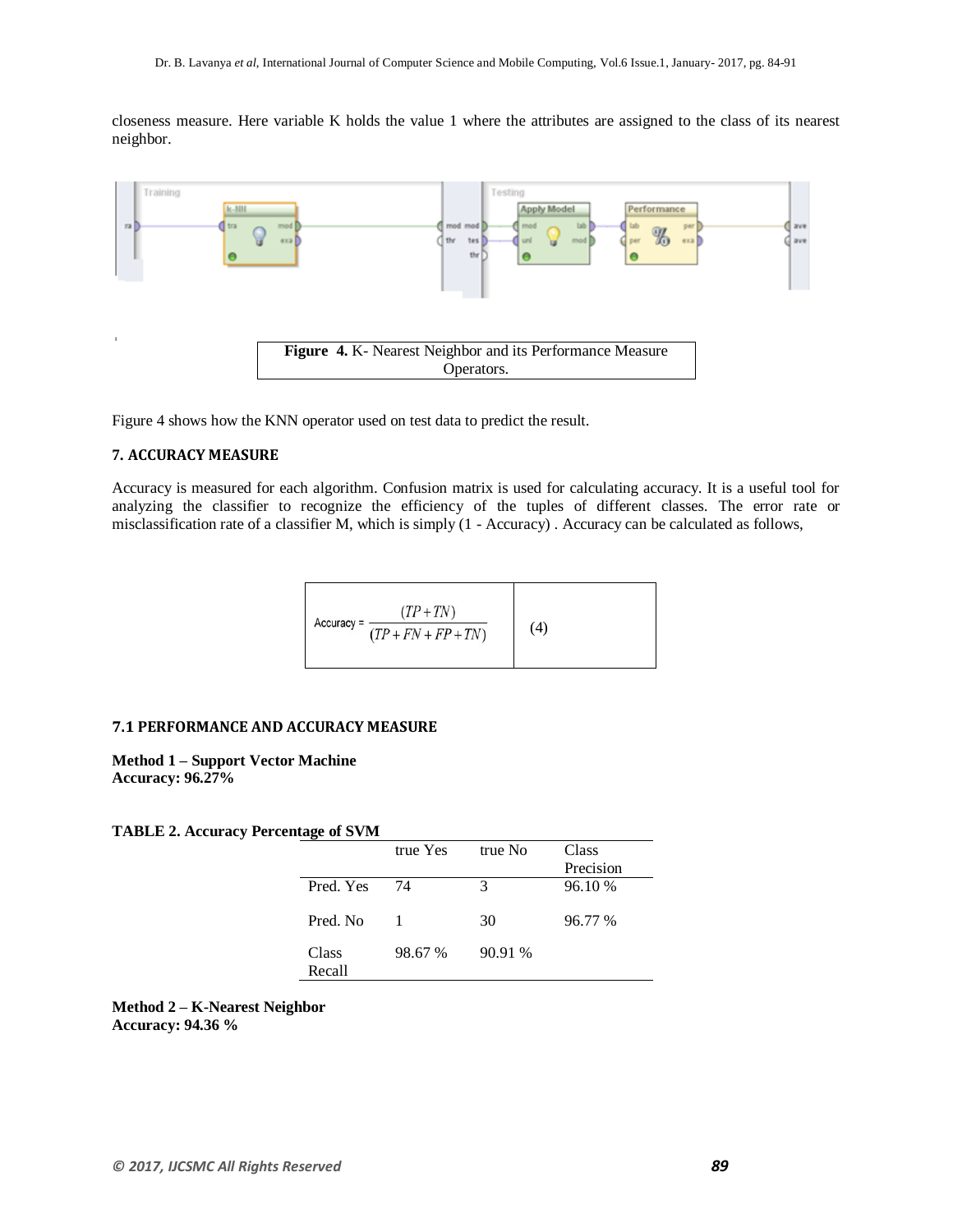#### **TABLE 3.Accuracy Percentage of K-NN**

|                 | true Yes | true No | Class     |
|-----------------|----------|---------|-----------|
|                 |          |         | Precision |
| Pred. Yes       | 74       | 5       | 93.67 %   |
| Pred. No.       |          | 28      | 96.55%    |
| Class<br>Recall | 92.67 %  | 84.85 % |           |

# **7.2 ACCURACY COMPARISON OF SVM AND K-NN**

#### **TABLE 5.Accuracy Measures of SVM and K-NN**

|            | <b>True Yes</b> | True No |  |
|------------|-----------------|---------|--|
| <b>SVM</b> | 98.67%          | 90.91%  |  |
| K-NN       | 92.67%          | 84.85%  |  |

# **7.2.1 COMPARSION CHART**



Figure 5 depicts the accuracy comparison of algorithms implemented. The prediction level of yes and no by each alogithm is clear and SVM produced highest accuracy in prediction.

## **8.IMPLEMENTATION**

Aircraft Accident Prediction is achieved through a powerful tool in data mining, called Rapid Miner. Rapid Miner is a software platform that provides an integrated environment for machine learning, data mining, text mining, predictive analytics and business analytics.

Using Rapid Miner, SVM and K-NN have been implemented. Accuracy being a main part, it is estimated in each phase for better prediction.

## **9. CONCLUSION**

Data mining efficiently acts here by predicting useful information from big, past and noisy data. Prediction of aircraft accident is a critical factor. Thus it has been implemented with three efficient data mining algorithms SVM and K-NN. These algorithms are efficiently used in medical sector to find cancer and kidney disease, crime prediction, weather prediction, banking sectors, marketing and in many other sectors. Three algorithms acts